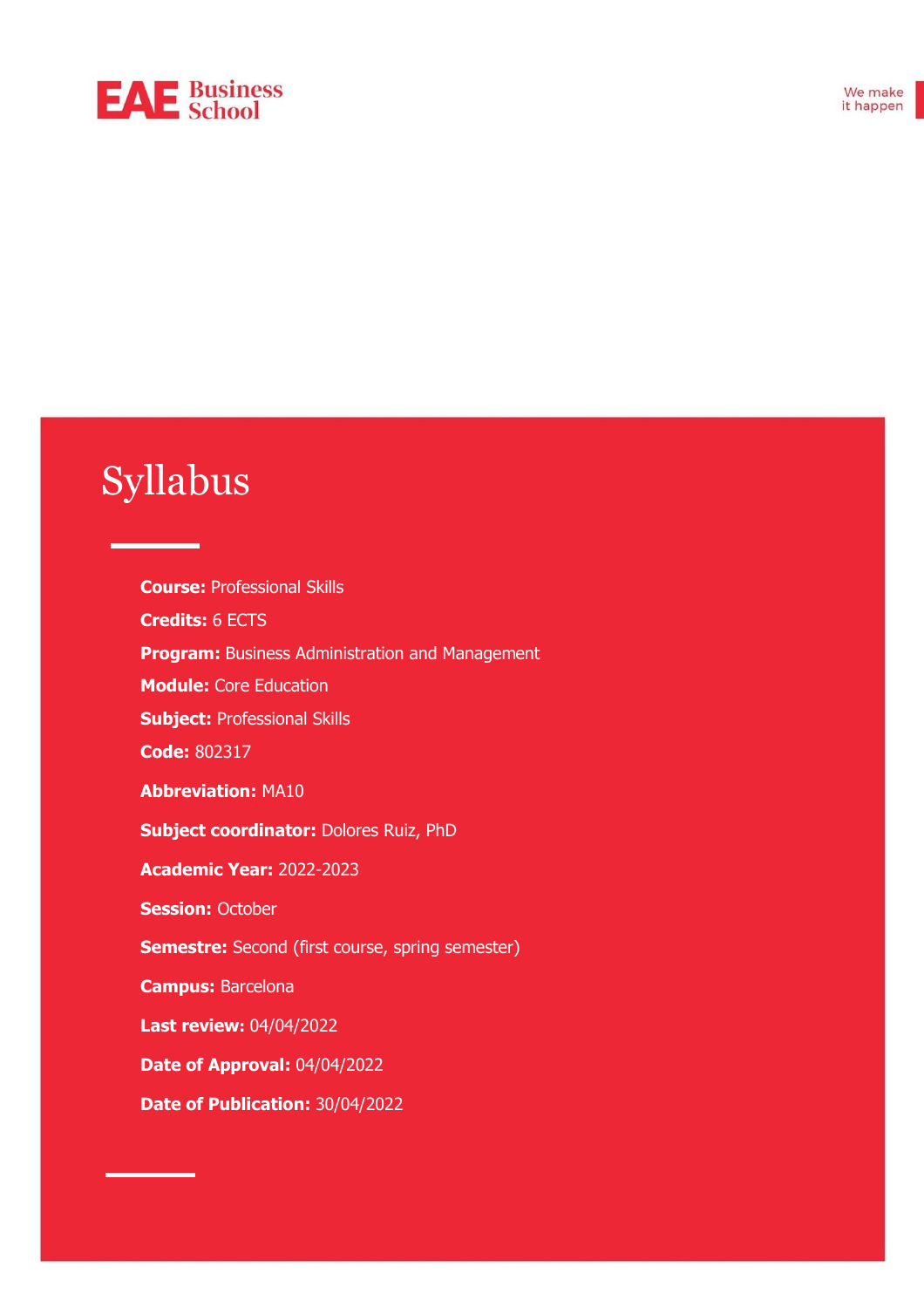

**Syllabus**<br>*Professional Skills* 

# <span id="page-1-0"></span>oo Table of Contents

| 01.1           |
|----------------|
|                |
| 02.1           |
| 02.2           |
|                |
|                |
|                |
|                |
|                |
|                |
|                |
|                |
|                |
|                |
|                |
| O <sub>9</sub> |
| 10             |
|                |
|                |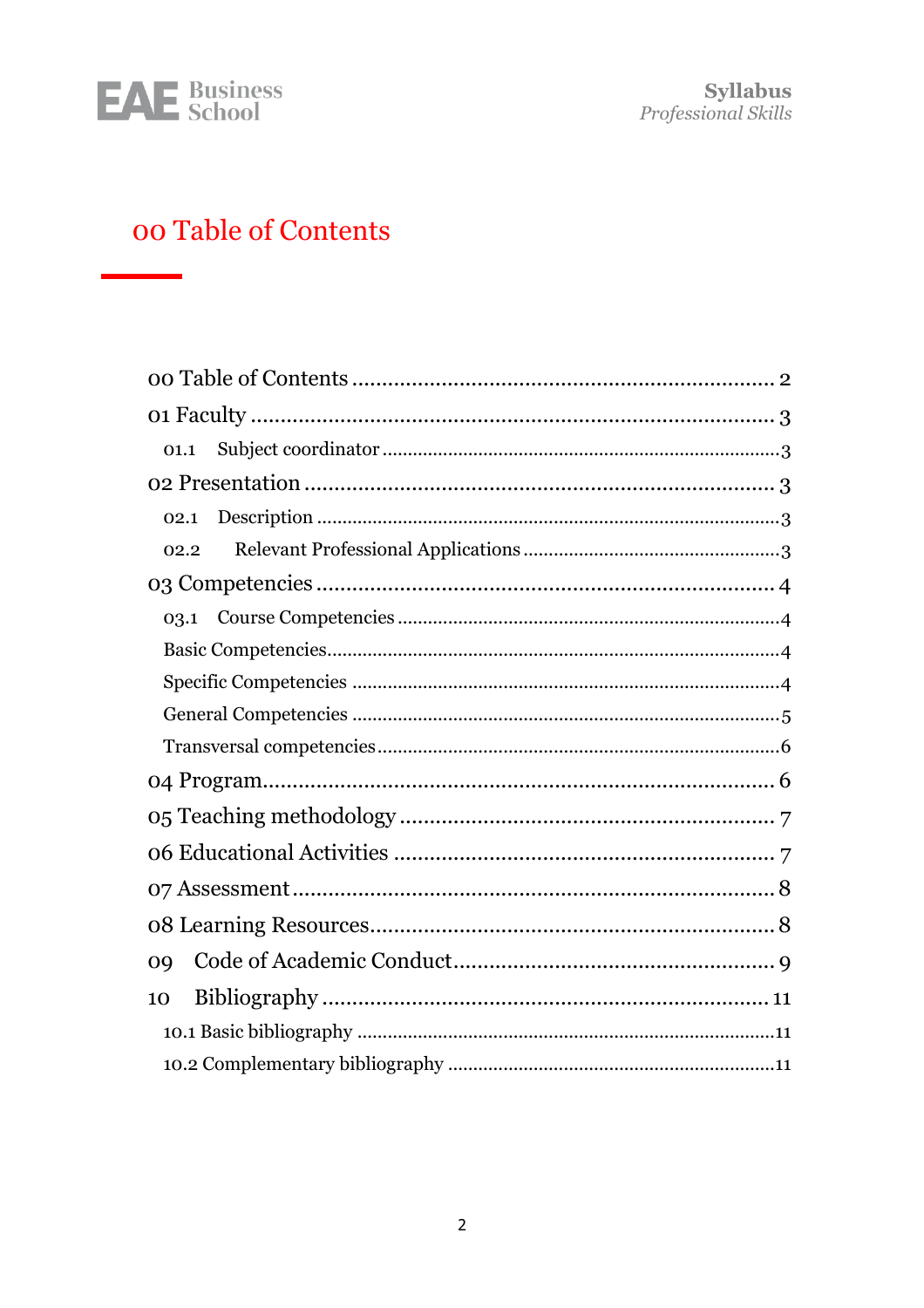

**Syllabus** *Professional Skills*

### <span id="page-2-0"></span>01 Faculty

<span id="page-2-1"></span>01.1 Subject coordinator

**Dolores Ruiz, PhD** (druizl@eae.es)

## <span id="page-2-2"></span>02 Presentation

#### <span id="page-2-3"></span>02.1 Description

Having a vision of who you are and what you want is key to success in life. We must understand what kind of leaders we are and/or are capable of being, how to work in a team, how to communicate our ideas in a multicultural environment and what ethical practices and values to consider when making decisions.

Soft Skills are as important as technical skills and that is the reason behind the "Professional Development" course is intended to understand models, methods and tools that can be implemented in a company to take advantage of intellectual capital. The objective of the program is to raise awareness and determine that students begin to develop the soft skills necessary to lead people and teams, and to lead successfully throughout their career.

#### <span id="page-2-4"></span>02.2 Relevant Professional Applications

The set of learning received by the student is key to the performance of leadership and people management.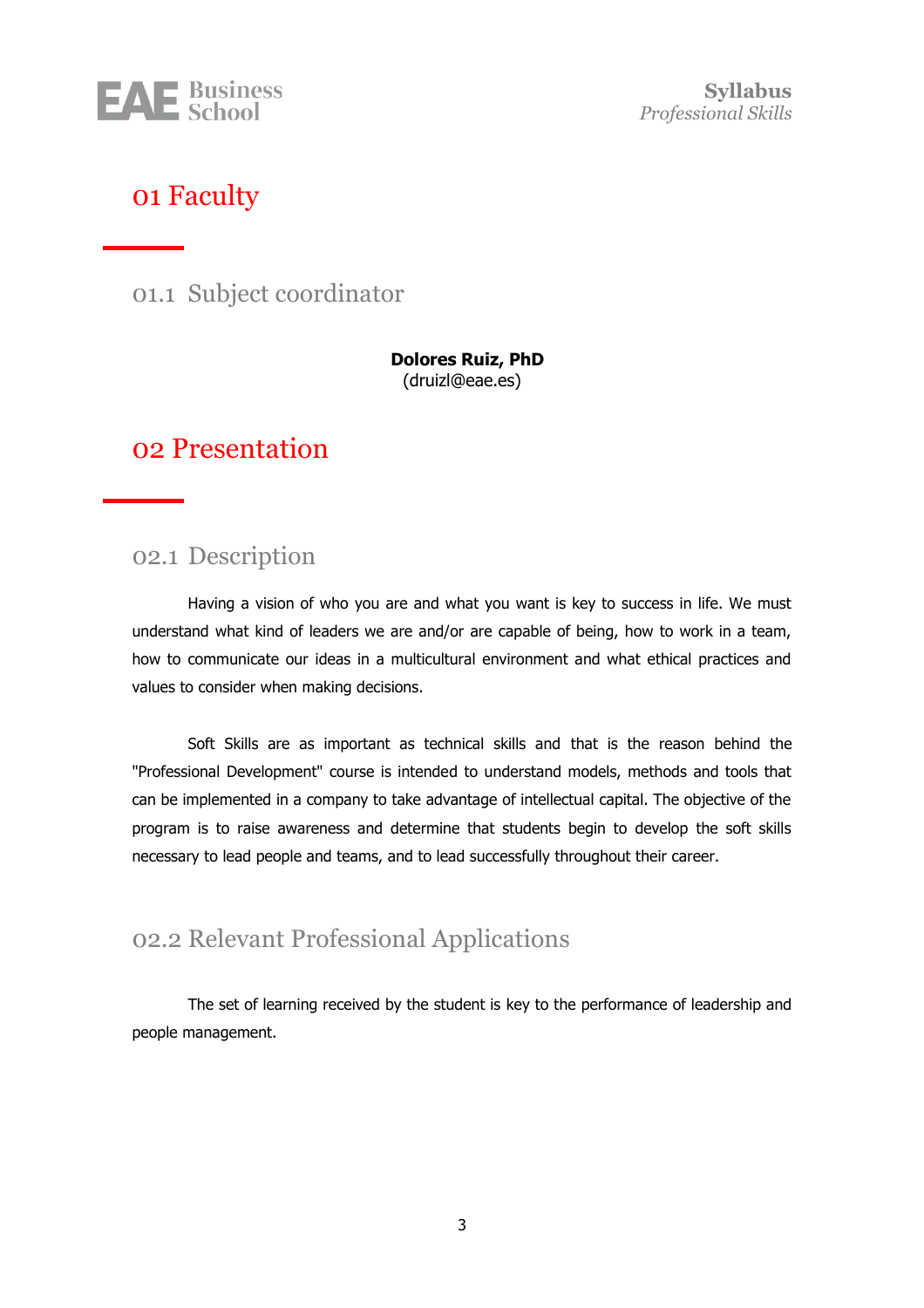

# <span id="page-3-0"></span>03 Competencies

#### <span id="page-3-1"></span>03.1 Course Competencies

#### <span id="page-3-2"></span>Basic Competencies

- CB02 Students know how to apply their knowledge to their work or vocation in a professional way. They possess the competencies that are usually demonstrated through the elaboration and defense of arguments and the resolution of problems within their area of study.
- CB04 Students can transmit information, ideas, problems and solutions to a specialized and non-specialized public.
- CB05 Students have developed those learning skills necessary to undertake further studies with a high degree of autonomy.

#### <span id="page-3-3"></span>Specific Competencies

- CEDPR01 Know how to communicate correctly with an adequate, clear and wellconstructed discourse, both in content and form, in each situation and context.
- CEDPR02 Develop written communication skills in Business Administration and Management.
- CEDPR03 Being able to achieve a goal through an organized collective task, with roles and responsibilities distributed among the different members.
- CEDPR04 Acquire autonomy and commitment to learn and be able to assess whether the information obtained is reliable or relevant. In addition, to identify if the approach is adequate to solve a problem in relation to the knowledge that is intended to be obtained.
- CEDPR05 Being able to take actions for oneself in new and unforeseen situations, in order to improve processes and results.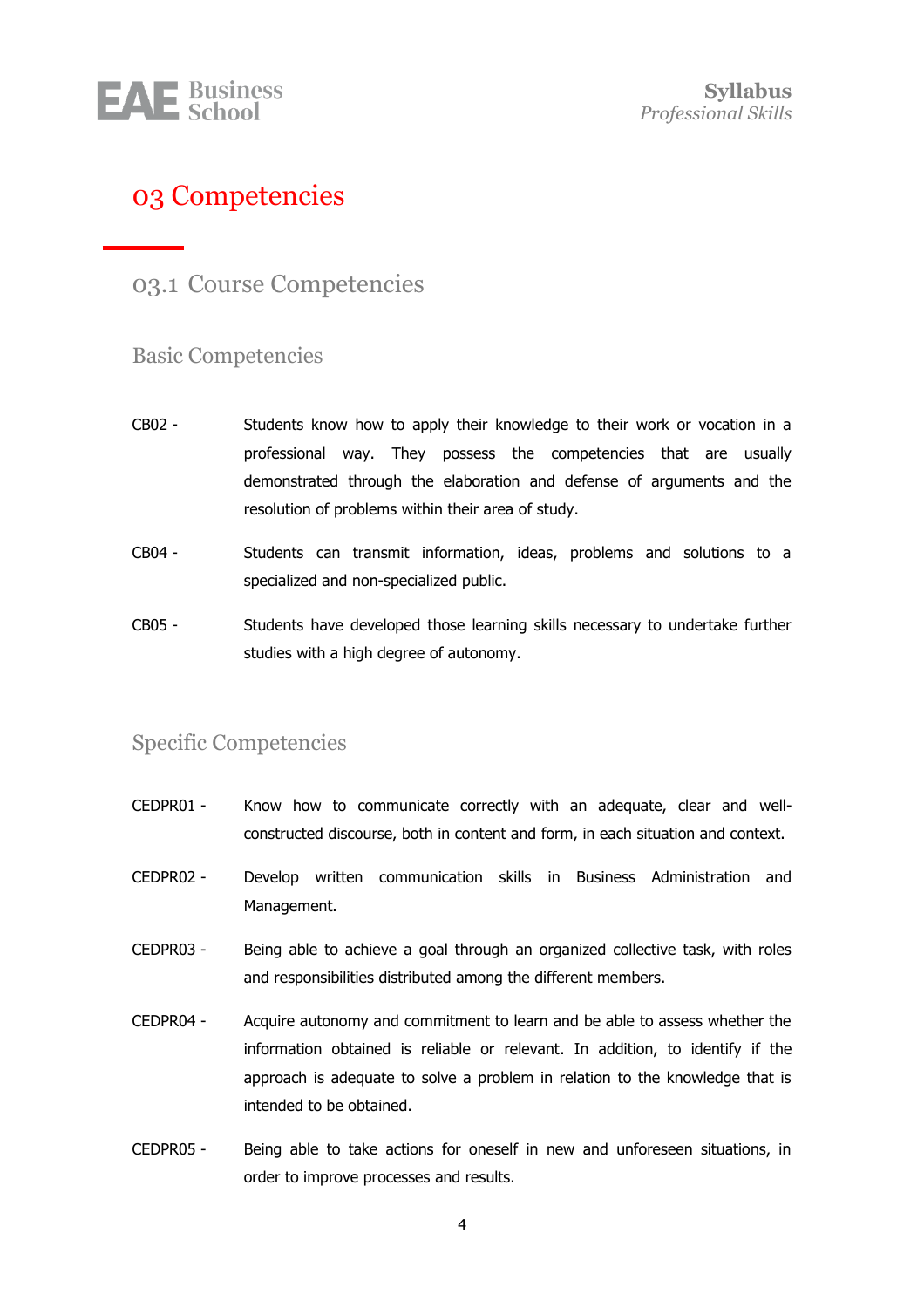

- CEDPR06 Set own goals and objectives to exceed established standards.
- CEDPR07 Define objectives, develop strategies and plan tasks and schedules to achieve the objectives.
- CEDPR08 Being able to actively listen, understand and recognize the thoughts, feelings and concerns of others.
- CEDPR09 Develop an adaptation to changes and different situations, people or groups, enriching themselves with diversity.
- CEDPR10 Being able to influence, direct and develop others through appropriate actions and behaviors, with involvement and management towards continuous improvement

#### <span id="page-4-0"></span>General Competencies

- CG02 Communicating orally and in writing with others about learning outcomes, thinking development and decision making; participating in debates on topics of the specialty itself.
- CG03 Being able to work as a member of an interdisciplinary team either as a member, or as performing tasks of management and development of people in order to contribute to developing projects with pragmatism and sense of responsibility, assuming commitments taking into account resources available.
- CG04 Managing the acquisition, structuring, analysis and visualization of data and information in the field of specialty and critically assess the results of this management.
- CG05 Detecting limitations and lack of knowledge and own competences and overcome them through critical reflection and the choice of the best performance to expand them.
- CG06 Identifying obstacles and opportunities problems. Know how to propose improvements and find new strategies or solutions, planning and organizing tasks to achieve the objectives within the established deadlines. Committing to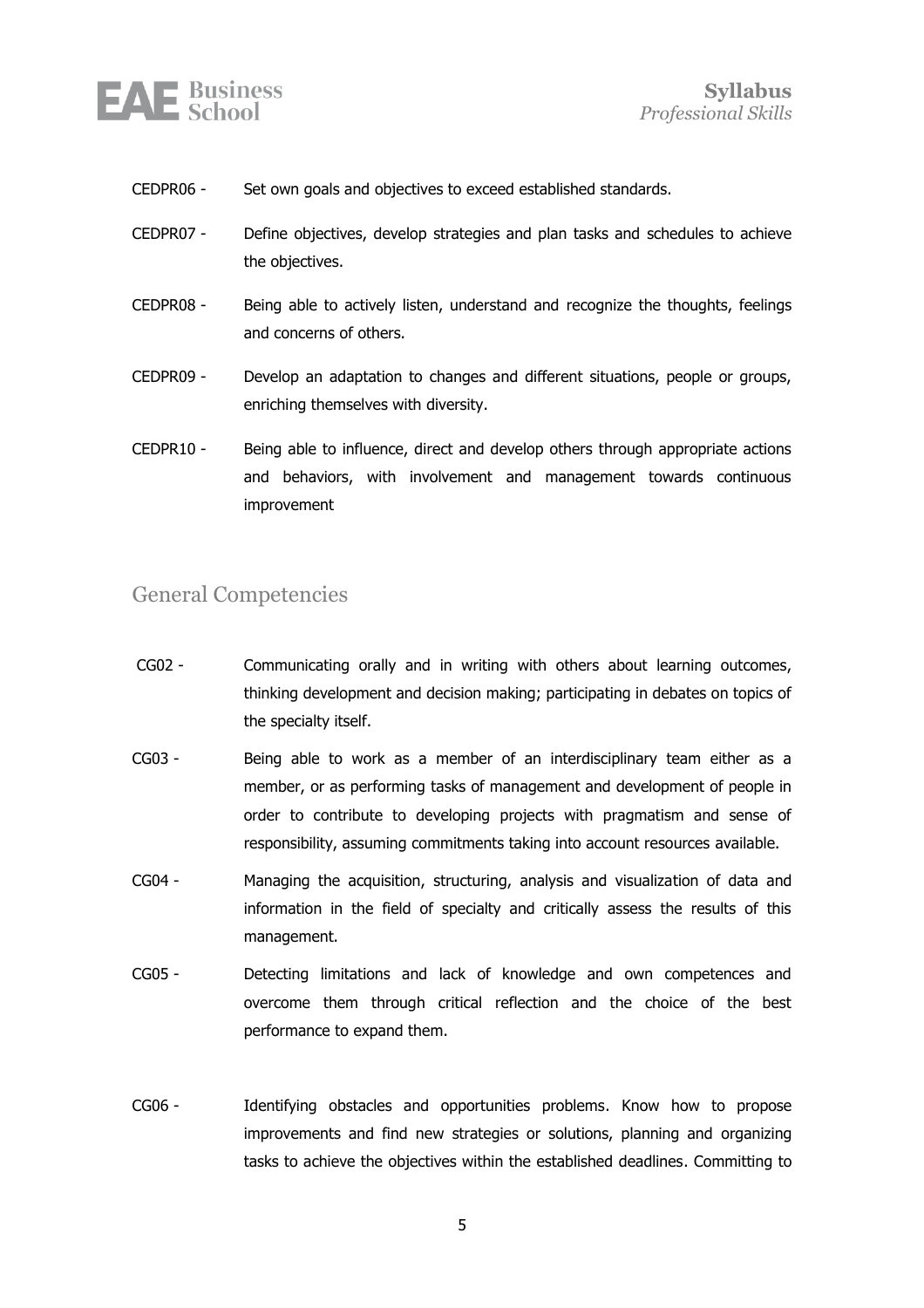

quality work, through effort, perseverance and desire for personal and professional growth.

CG07 - Being able to perceive and understand the social situations of the people around them. Showing flexibility and adaptability to new challenges and professional demands in order to achieve efficiency in managing change and in the development of interpersonal skills

#### <span id="page-5-0"></span>Transversal competencies

- CT03 Managing talent and innovation.
- CT04 Integrating into any functional area of the company and / or organization and perform professionally any assigned management work.

## <span id="page-5-1"></span>04 Program

#### **SELF AWARENESS**

- Subject 1. Self-awareness: Definition, Structure, Benefits.
- Subject 2. Emotions: Definition, Management
- Subject 3. Emotional Intelligence: Definition, Empathy, Positivism.
- Subject 4. Positive psychology: Definition, The meaningful life, Flow Theory

#### **SOCIAL AWARENESS**

- Subject 1. Ethic & Values: Definition, Concept application
- Subject 2. Organizations: Mission, Vision, Values, Structure& communication
- Subject 3. Systemic Thinking: Definition, Application, Benefits
- Subject 4. Leadership: Assertiveness, Active listening, Feedback
- Subject 5. Team work: Definition, Application, Methods
- Subject 6. Creativity: Procedures, Application, Benefits.
- Subject 7. Planning: Autocontrol, Commitment, and Initiative.
- Subject 8. Application of Corporate Social Responsibility in the business management to ensure
- a better sustainable community and continuity in the awareness of its importance.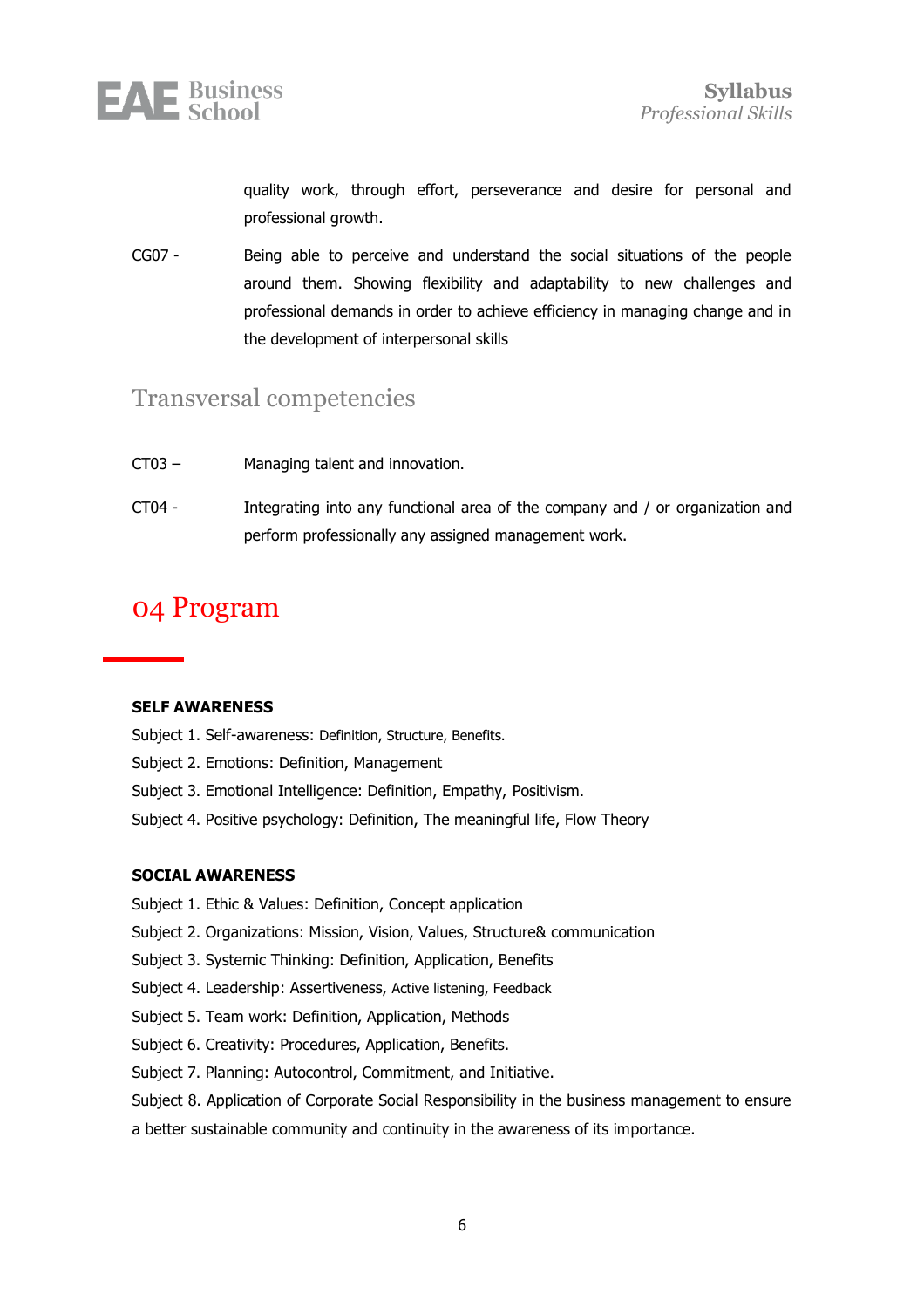

# <span id="page-6-0"></span>05 Teaching methodology

Considering the student's profile, the teaching model is articulated around four types of methodologies:

- **ME1**. Participatory Exhibition Class
- **ME2**. Co-operative work
- **ME3**. Autonomous work
- **ME4**. Problem-based learning
- **ME7**. Assessment

# <span id="page-6-1"></span>06 Educational Activities

Considering the competencies of the subject and based on the proposed teaching methodologies, the following training activities are scheduled:

| <b>Evaluation Activities</b>                                                    | <b>Hours</b> | <b>Classroom</b><br><b>Teaching Tiem</b> |
|---------------------------------------------------------------------------------|--------------|------------------------------------------|
| AF1. Contents presentation with student participation                           | 24           | 100%                                     |
| AF2. Problem solving, exercises and case studies with<br>student participation. | 24           | 100%                                     |
| <b>AF4.</b> Study and preparation of teaching units                             | 46           | $0\%$                                    |
| <b>AF5.</b> Performance of exercises and case studies                           | 25           | $0\%$                                    |
| <b>AF6.</b> Problem solving                                                     | 25           | $0\%$                                    |
| <b>AF13.</b> Written/oral evaluations                                           | 6            | 100%                                     |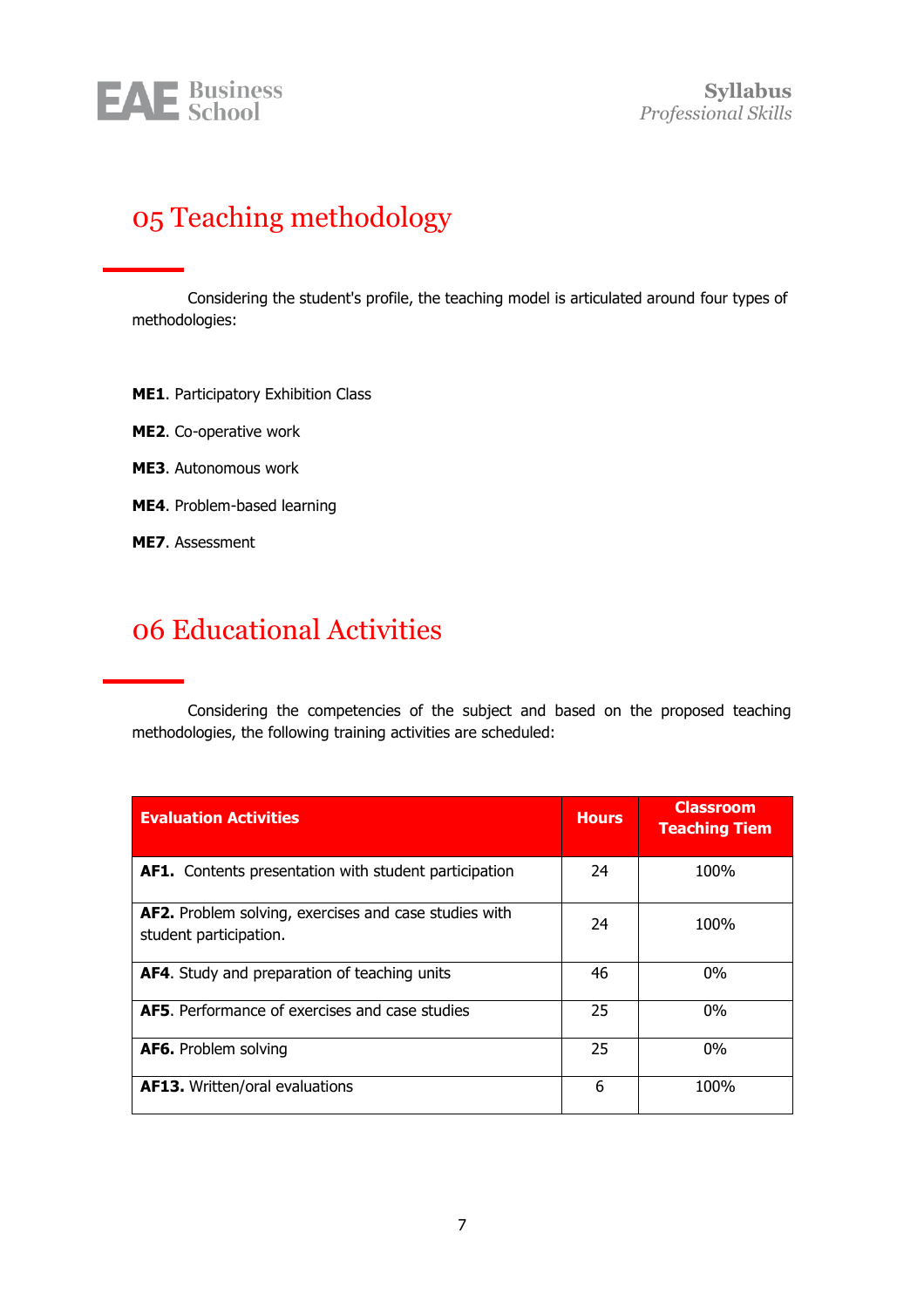

# <span id="page-7-0"></span>07 Assessment

| <b>Evaluation Items</b><br>$0.6 \cdot$ EV1 + 0.2 $\cdot$ EV2 + 0.2 $\cdot$ EV3            | <b>Specific assessed</b><br>competencies                                                                                  | Weight     |
|-------------------------------------------------------------------------------------------|---------------------------------------------------------------------------------------------------------------------------|------------|
| EV1. Final written exam of all subject matter                                             | CB02, CB04, CB05,<br>CEDPR01, CEDPR02,<br>CEDPR03, CEDPR04,<br>CEDPR05, CEDPR06,<br>CEDPR07, CEDPR08,<br>CEDPR09, CEDPR10 | 40%        |
| EV2. Control or midterm written test                                                      | CG02, CG03, CG04,<br>CG05, CG06, CG07                                                                                     | <b>20%</b> |
| EV3. Exercises, problems, reports development,<br>assignments<br>- Exercises and problems | CT03, CT04, CG02,<br>CG03, CG04, CG05,<br>CG06, CG07                                                                      | 40%        |

"The maximum grade that students will be able to obtain in the revaluation tests [...] shall be 5,0. In addition, "the grade of the revaluation tests shall in any case constitute the final grade of the subject". Thus, **only students who, having completed the midterm exam, the final exam and having carried out 100% of the continuous evaluation activities of the subject**, and have suspended (final grade of the subject below 5) will be entitled to the revaluation examination.

# <span id="page-7-1"></span>08 Learning Resources

| <b>Topics</b> | <b>Resources</b>                       | <b>Type</b>          |
|---------------|----------------------------------------|----------------------|
| Topic         | Transparencies, notes and<br>exercises | Class and Blackboard |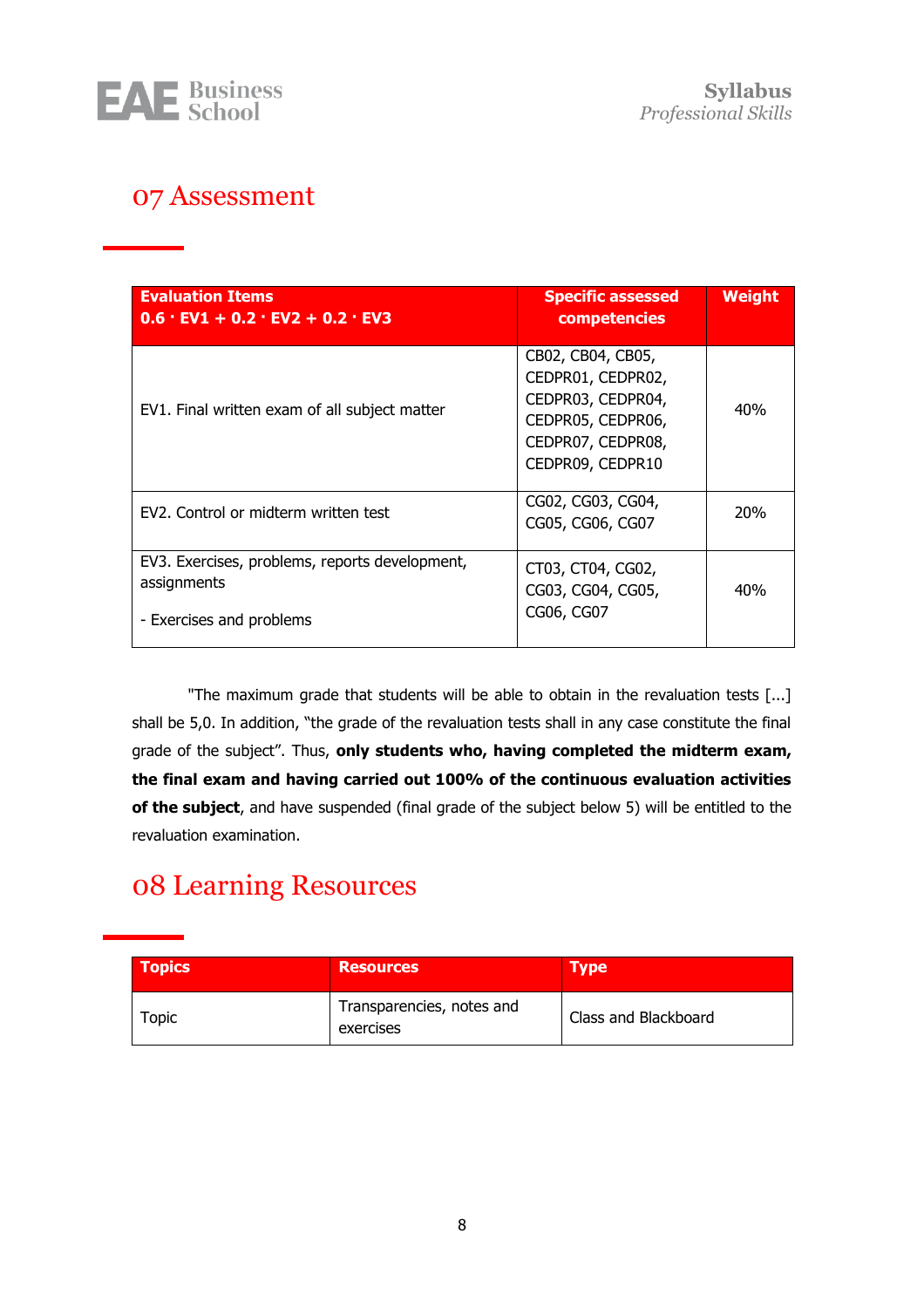

## <span id="page-8-0"></span>09 Code of Academic Conduct

The section 27.2 of the Universal Declaration of Human Rights stipulates that everyone has the right to the protection of the moral and material interests resulting from any scientific, literary or artistic production of which he is the author.

Thus, the moral and patrimonial rights of the authors of literary, musical, artistic, scientific and academic creations, whether they have been published or not, are protected by means of different national and international regulations. In the case of Spain, the Legislative Royal Decree 1/1996, of April the 12th, approved the consolidated version of the Law of Intellectual Property, regularizing, clarifying and harmonizing the legal provisions for the time being in force on this matter.

In this respect, special attention must be given to previously obtaining the corresponding authorization from the owner of the copyrights of any material, particularly before its distribution to the students and by means of the virtual campus. EAE Barcelona takes no responsibility for the non-compliance with this rule on the part of the users, either members of the teaching community or students.

The following materials that can be duplicated without the requirement of previous authorization:

- Laws and regulations.
- Court decisions.
- Acts, agreements, deliberations and decisions from public bodies.
- Any material distributed under the Creative Commons license, whenever its author and credits are mentioned.
- Any material published under the ISBN of EAE Barcelona or EAE Madrid.
- Any material, whose rights belong to EAE Barcelona or EAE Madrid.
- Any work that is in the public domain.

Furthermore, the quotation right is the inclusion of extracts from protected documents or materials, in this particular case, elaborated by the members of the teaching communitywith the exception of textbooks and university handbooks- when such extracts are used to accompany educational activities.

The excerpts that can be used on the basis of the quotation right must fulfil the following requirements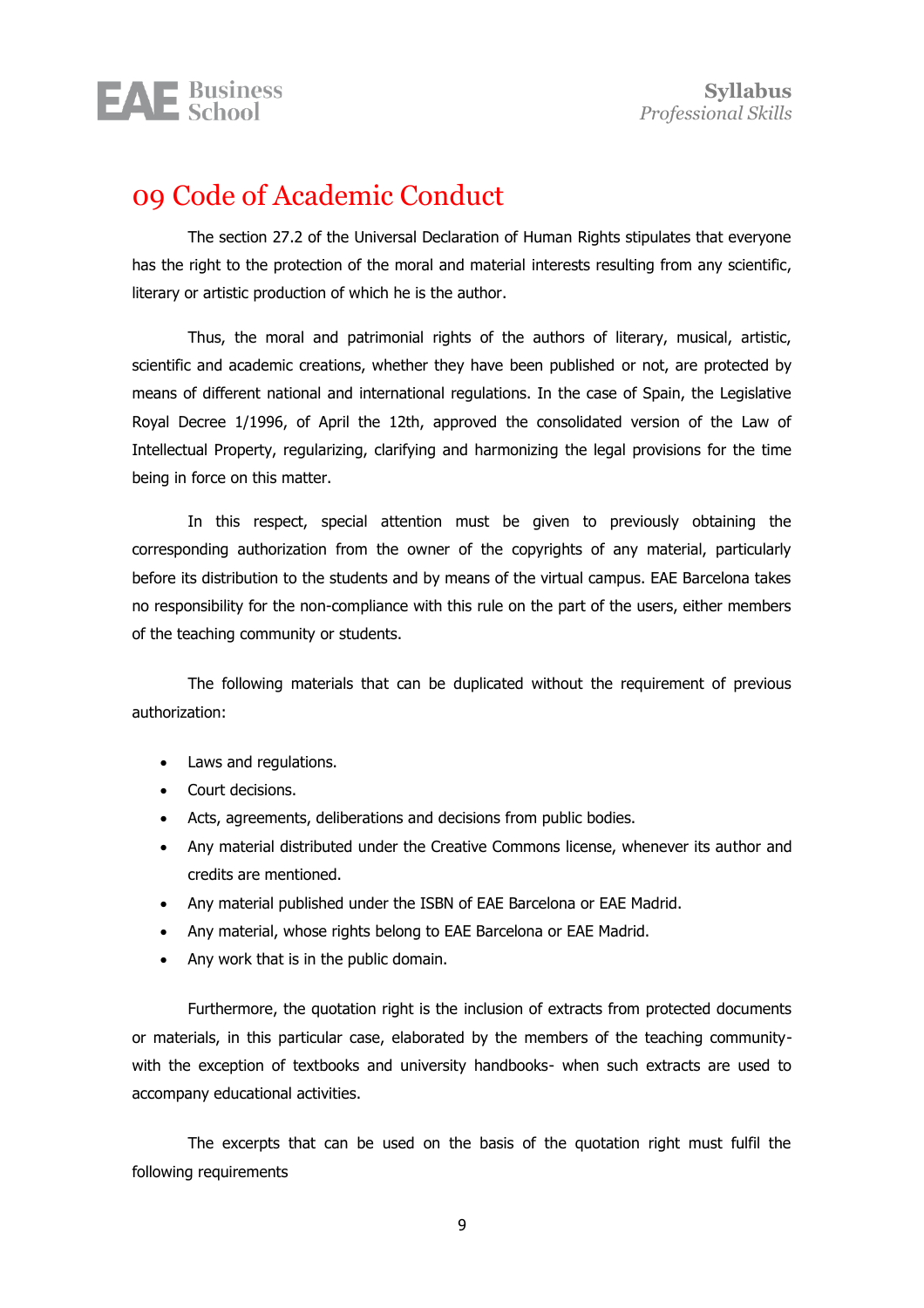

- They must be previously published works.
- The source and author must be mentioned, whenever it is possible.
- They must deal exclusively with the teaching field.
- The inclusion of the excerpt must necessarily come with an analysis or explanation of it.

Concerning the material elaborated by the professors, in case it has been published previously, the agreements with the magazine or publication where it appeared must be taken into account.

As is apparent from the preceding paragraphs, plagiarism is a fraudulent activity that may result in serious sanctions, both of academic and legal nature. Academic honesty is one of the pillars on which the School's commitment to education is based, and the members of its teaching community are particularly conscious and prepared to perceive this kind of actions. Keeping in mind the difficulty that arises when trying to conceptualize plagiarism, it has been considered appropriate to delimitate clearly its contents and significance in these regulations and policies.

Plagiarism is understood as the appropriation of someone else's works, pretending that they are one's own; that is to say, without explicitly confirming its source. Plagiarism can consist on the complete or partial unauthorized copy of someone else's work, or the presentation of a copy as an original own work, impersonating the true author. Some examples of plagiarism are:

- Presenting someone else's work as one's own, regardless of whether the copy is complete or partial.
- Paraphrasing a text using different words, with small changes in the language, without quoting the source in order to feign.
- Purchasing or obtaining a work and presenting it as one's own.
- Using someone else's ideas or sentences as the basis to write a work without quoting its author.

In line with the section 10 of the Academic Code of Conduct of Students of EAE Barcelona, without prejudice to the academic sanctions resulting from its application, the Academic Commission will promote the pertinent legal actions if the plagiarism violates the applicable regulation in matters of intellectual property.